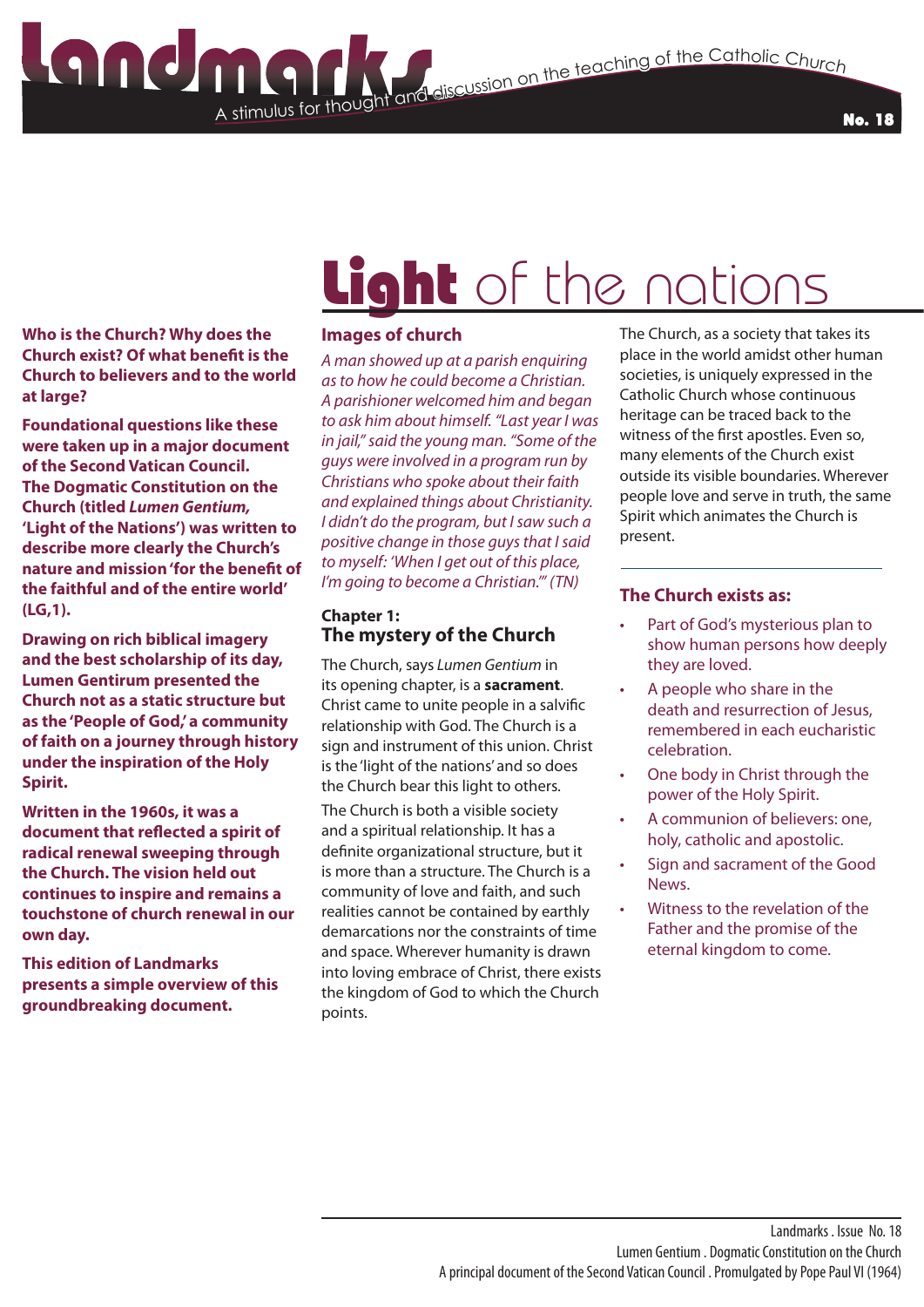# A stimulus for thought and discussion on the teaching of the Catholic Churc<sub>h</sub>

# The people of God

### **Chapter 2: The people of God**

God wants to save humanity, not as isolated individuals but as **a people**, a community. Ou of all the ancient religions the tiny nation of Israel emerged with this undestanding of itself as a people called by God into a unique relationship of fidelity, a **covenant**.

For the early Christians, the laws and teachings of ancient Israel were seen to find ultimate expression in the person of Jesus Christ. Those who believed Jesus to be the Savior, the 'New Covenant' foretold by the Jewish scriptures, came to understand themselves as the 'New Israel', the beginnings of what we today call the Christian Church.

This 'new' people of God, the Church, witnesses to the love of God as revealed through the person of Jesus Christ to whom Christians are united through the power of the Holy Spirit.

Theirs is a life of freedom, a liberation that comes through following the way of truth and love. Their radical communal lifestyle unfolds as a journey towards a clear destiny: on the 'last day' Christ will be revealed in glory and all things will be completed and renewed. The people of God look forward to this great day and witness to this promise through their way of life. Together they are a visible sign or

**sacrament** of the unity, freedom and joy to which the whole of humanity is called.

# **Chapter 3: The Church is hierarchical**

In the footsteps of the apostles the Church has a hierarchical leadership comprised of bishops, priests, deacons. The hierarchy is a focal point for unity and order in the areas of teaching, worship and the overall leadership of the community. The mission of the hierarchy is to exercise a particular charism of the Spirit: that of bringing loving harmony to the interplay of diverse gifts in the community and ensuring the Church's fidelity to its vocation. It is a call to be shepherds of the Lord's flock, to be representatives and servants of Christ.

The role of the bishops is to be exercised in collegiate unity, that is, in communion with the whole body of bishops including its head, the Pope, who is Bishop of Rome and successor of Peter.

"You are a chosen race, a royal priesthood, a holy nation..."

(2 Peter 2:9-10)

#### **Priest, Prophet, King**  (LG,11-13)

*Lumen Gentium* **emphasizes the common vocation and dignity of all members of the Church. In Christianity Christ is spoken of as high priest, prophet and king, Similarly, the Church community is described as:**

*Priestly***: Through a life of prayer and sacramental celebration the Church worships God and is transformed into the body of Christ.**

*Prophetic***: By proclaiming the Word of God through speech and action, the Church points to God's plan for the renewal of the world.**

*Kingly***: The Church announces the kingdom of God and gathers all peoples into one community of love.**

### **The Church is a communion**

**Since the Second Vatican Council much has been made of 'koinonia' as the central concept of** *Lumen Gentium* **and the key to its interpretation. 'Koinonia' is a Greek word used to refer to the Church as communion, as a love relationship. It refers to a profound sharing of mind, heart and lifestyle; a union which finds powerful expression in the eucharistic celebration.**

**The scriptural image of the 'body of Christ' resonates with this theme of communion. By communicating his Spirit, Christ draws isolated human persons into one united body—his own. Christ is the head of the body and the faithful are its members, each building up the body through a unique role, gift and function. The Spirit animates the body, giving it its 'soul.'**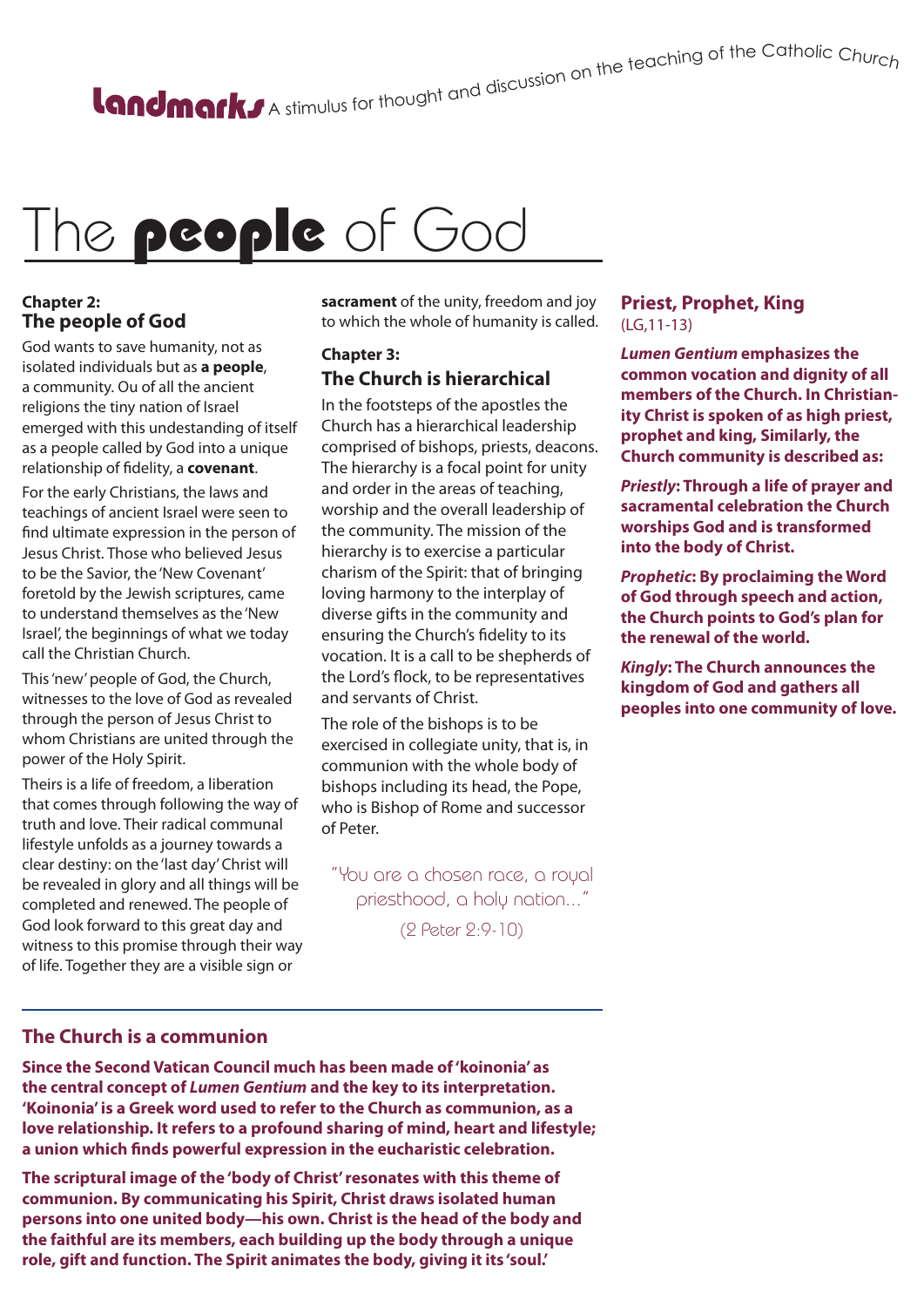# A stimulus for thought and discussion on the teaching of the Catholic Churc<sub>h</sub>

# Sign and sacrament

## **Chapter 4: The laity**

The Church transforms the world by bearing Christ-like witness to every person and in every place and situation. Such a task can only be accomplished through the daily activities of Christians which take them into the nooks and crannies of human society.

The mission to transform one's surrounds is, of course, essential to the vocation of every baptized Christian, including bishops, priests and deacons. *Lumen Gentium* devotes a particular section, however, to the task of the 'laity' (non-ordained faithful) in the evangelization of cultures. The normative focus of the Christian mission is not the parish office or the diocesan office block but rather the homes, workplaces and neighborhoods of the faithful. Whether it be teaching a child to share toys or negotiating an international peace treaty, the renewal of the world in Christ depends predominantly on the active faith of non-ordained Christians. By living their gospel values and using their Spiritfilled gifts at the coal-face of human society, the world is transformed.

### **Chapter 5: Called to Holiness** (LG, 41)

**The fundamental calling of every member of the Church is the call to holiness. Signs of holiness include:**

- **• A willingness to be led by the Spirit**
- **• A responsiveness to God's voice**
- **• Adoration of God in spirit and truth**
- **• Readiness to embrace the cross of Jesus**
- **• Trust in the promise of eternal life**
- **• Directing one's gifts towards a life of faith**
- **• Perseverance in hope**
- **• Acts of love**

"Live as is fitting among the saints."

(Ephesians 5:3)

### **Images of church**

*When Kevin had a falling out with his company over what he believed to be poor ethics on the part of the company, he chose to leave and set up his own. He believed that he could make his business work, and do so with all the integrity that his Christian values demanded.*

*Within a year his success was attracting the attention of the media and the entire industry. Says Kevin, "In leaving my previous job the agreement was such that I wasn't permitted to take clients with me; nor could I seek their business for one year. We honored that agreement every step of the way.* 

*"Incredibly, there were people who refused to believe that anyone could be that honest! A guy came up to me at a conference and said, 'Do you mean to say that if one of your previous clients approached you and he was worth a million dollars you would just say No?!' I said simply and truthfully, 'That's right.' He spat in my face, 'You're a liar!' and walked off. He couldn't cope with the truth!"*

## **The Holy Spirit draws all peoples** (LG, 15-16)

**While the Church calls its members to boldly witness to their beliefs, it recognizes that the Holy Spirit also works through people of other faiths and seeks a cooperative relationship with them. Specifically mentioned are:**

- **• Christians who are joined to the Church through baptism but who do not profess the faith in its entirety or who have not remained in full communion.**
- **• The Jews, the people of God who first received God's Word and who are the spiritual ancestors of Christians.**
- **• Muslims, and all who worship the Creator.**
- **• All who seek 'the unknown God' in sincerity and truth.**